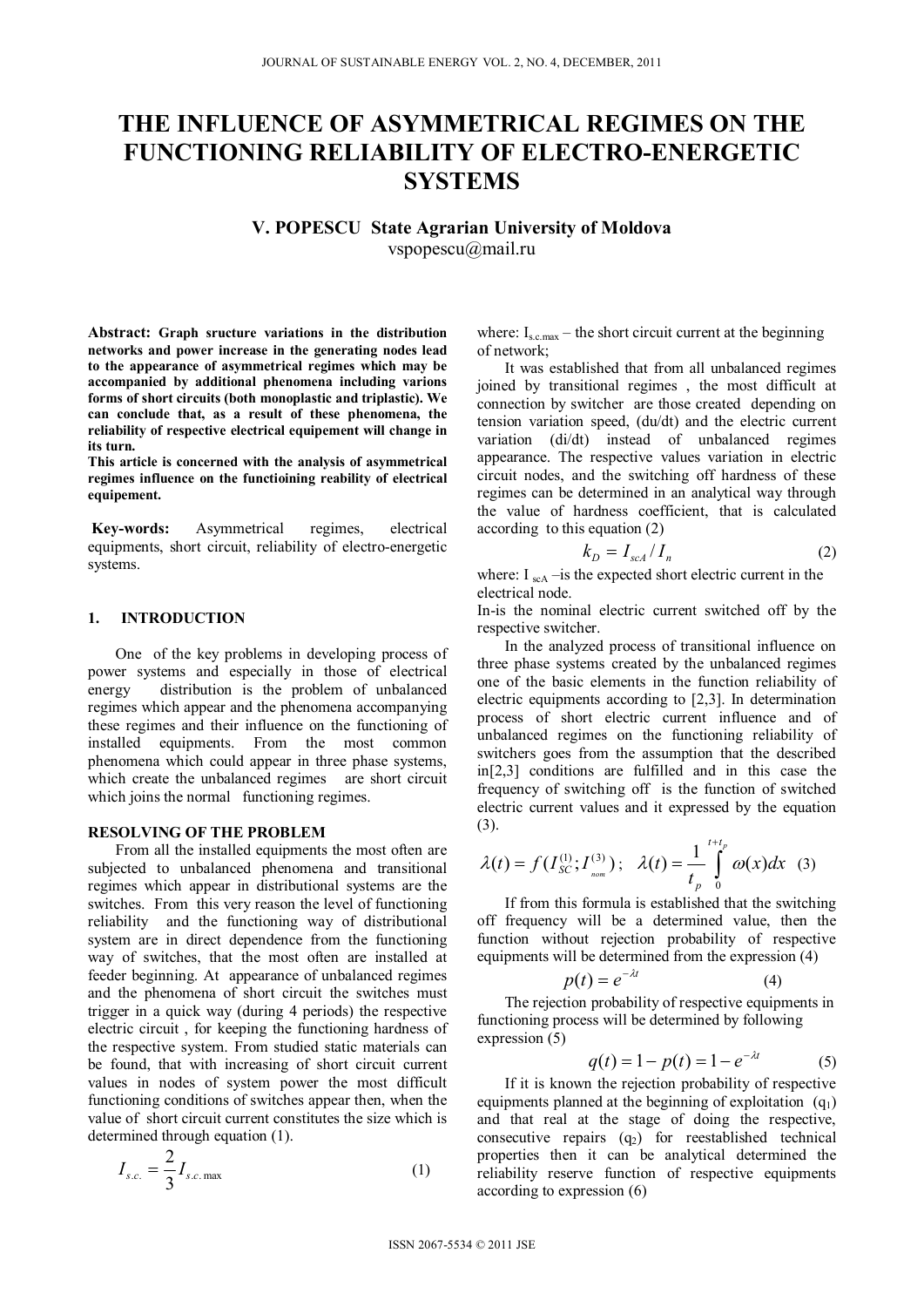$$
\Delta q = q_2(t) - q_1(t) = e^{-\Delta \lambda t} \tag{6}
$$

where:  $\Delta q$  – represents the possible value of function rejection increasing probability of respective equipments by the next consecutive repair.

$$
\Delta \lambda = (\lambda_2 - \lambda_1) - \text{is the frequency switch off}
$$
\ndifferences that is electric current values function  
\nswitched off at the beginning of exploitation cycle  
\n $[\lambda_1]$  and at the moment of doing the respective capital  
\nreparations  $[\lambda_2]$ .

The operations number of respective equipments depending on frequency and probability of respective rejection occurrence can be analytic determined through the equation (7)

$$
n = n_0 e^{-\Delta \lambda t} \tag{7}
$$

Where:  $n<sub>o</sub>$ -is the minimal operations number that are possible established for respective equipments till the next reviewing and capital reparation this comes from the switched of current values.

Thus the unbalanced processes the most often are joined by the emission of the warmth ,which has a negative influence on electric equipments function ,the appears the necessity of verifying the respective equipments and at thermal hardness. It comes from the real functioning conditions. In this case if the 7 formula inequality is fulfilled it can be established that the respective equipment will respect thermal hardness.

$$
I_{\hat{O},nom}^2 \cdot \tau_{\hat{O},nom} \ge \int_0^{\tau_{T,nom}} \hat{A}
$$
 (8)

Where:  $I_{T, nom}$  is the nominal value of the current with thermal hardness of equipments.

 $\tau_{T,nom}$  - is the nominal thermal hardness time.

*B* - Is the integral of Jull with integral limits from 0.

Another index that characterizes the capacity and probability of respective equipments in respective node of electric system is the switched of capacity of electric parameters in different possible situations, as in normal functioning regime so in unbalanced regimes of accident. According to [4] the switched off capacity of respective equipments estimated from the nominal switched off current value. Id.nom and the nominal unbalance of switched of current in the moment (*βnom*) of switched off, that may be determined according to expression (9):

$$
\beta_{nom} = \frac{i_{a.\tau}}{I_{o,nom}\sqrt{2}}
$$
\n(9)

Where:  $i_{at}$  - is the a periodic component value of electric current of short circuit in the moment of switching off the respective regime.

The functioning reliability of respective electric equipments (including switches )in this case is the function of electric current value of switching off and the variation speed of the transitional and restored tension in the respective moment, the probability of the functioning without rejection and the respective operations number that were done.

In analytical way the respective dependence can be presented according to expression (10).

$$
R(t) = \frac{1}{n\sqrt{2\pi}} \int_{0}^{t} I_{EG}^{(3)}(t) \int_{0}^{t} (\omega \cdot t + \gamma \cdot t) dt.
$$
 (10)

The reliability functioning dependence of the electric equipments as function of electric switched off current values and the done cycles number for respective equipments ( including switch ) installed in systems of different tension level, for different exploration periods (period 1980-2007) in various systems can be different, but for concrete analyzed system is presented in chart **1**

Chart 1

| $I_{o\text{ hom}}(kA)$        | <sup>20</sup>                                               | 30   | 40   | 50   | 63  |
|-------------------------------|-------------------------------------------------------------|------|------|------|-----|
| $I_{\kappa 3}/I_{\rm o.~HOM}$ | 0,16                                                        | 0.25 | 0.50 | 0,75 | 1.0 |
|                               | 30                                                          |      | 20   |      | 10  |
| R                             | $0,996$ $\big 0,998$ $\big 0,999$ $\big 0,993$ $\big 0,991$ |      |      |      |     |

From the numeric value analysis of functioning reliability presented in (chart 1) is explained that the reject frequency variation(intensity) of the electric equipments and the reject probability in time, can be presented in the respective graph by showed curves (1) and (2) from figure 1, which point out that the respective values correspond to the reestablished classic functions of the elements that enjoin the processes of restoration in time.



The probability of functioning without rejection is a parameter that characterizes the electric equipment working reliability (including switches ) that depends on the exploitation time can be analytical determined by the expression (11).

$$
p(t) = e^{-\int_{0}^{t} \lambda(t)dt}
$$
\n(11)

 The electric equipments frequency rejection (including switches) q(t) is determined paying attention to the intensity working without rejection p(t) and analytical will be calculated according to (12):

$$
q(t) = 1 - p(t) = 1 - e^{-\int_{0}^{t} \lambda(t)dt}
$$
 (12)

The analysis work process of electric equipments in three phase systems at occurrence of transitional systems can be established that approximately 25% from disconnection are spent in basis of the unbalanced regimes that appear in respective systems.

 From this very conditions the equipments function reliability systems of distribution can be